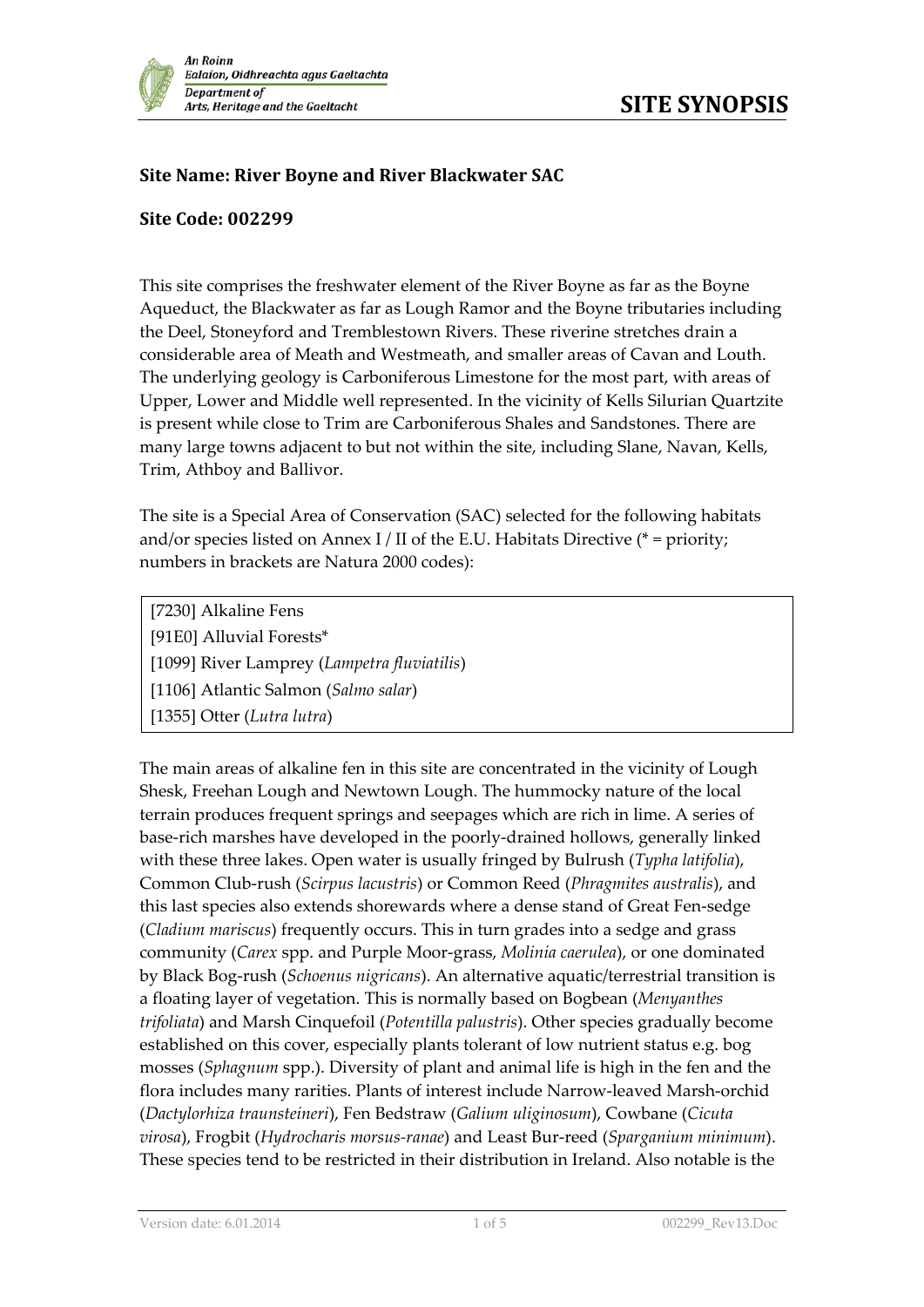abundance of aquatic stoneworts (*Chara* spp.) which are characteristic of calcareous wetlands.

The rare plant Round-leaved Wintergreen (*Pyrola rotundifolia*) occurs around Newtown Lough. This species is listed in the Red Data Book and this site represents its only occurrence in Co. Meath.

Wet woodland fringes many stretches of the Boyne. The Boyne River Islands are a small chain of three islands situated 2.5 km west of Drogheda. The islands were formed by the build-up of alluvial sediment in this part of the river where water movement is sluggish. All of the islands are covered by dense thickets of wet, willow (*Salix* spp.) woodland, with the following species occurring: Osier (*S*. *viminalis*), Crack Willow (*S*. *fragilis*), White Willow (*S*. *alba*), Purple Willow (*Salix purpurea*) and Rusty Willow (*S*. *cinerea* subsp. *oleifolia*). A small area of Alder (*Alnus glutinosa*) woodland is found on soft ground at the edge of the canal in the north-western section of the islands. Along other stretches of the rivers of the site Rusty Willow scrub and pockets of wet woodland dominated by Alder have become established, particularly at the river edge of mature deciduous woodland. Ash (*Fraxinus excelsior*) and Downy Birch (*Betula pubescens*) are common in the latter, and the ground flora is typical of wet woodland with Meadowsweet (*Filipendula ulmaria*), Wild Angelica (*Angelica sylvestris*), Yellow Iris (*Iris pseudacorus*), horsetails (*Equisetum* spp.) and occasional tussocks of Greater Tussock-sedge (*Carex paniculata*).

The dominant habitat along the edges of the river is freshwater marsh, and the following plant species occur commonly in these areas: Yellow Iris, Creeping Bent (*Agrostis stolonifera*), Canary Reed-grass (*Phalaris arundinacea*), Marsh Bedstraw (Galium palustre), Water Mint (*Mentha aquatica*) and Water Forget-me-not (*Myosotis scorpioides*). In the wetter areas Common Meadow-rue (*Thalictrum flavum*) is found. In the vicinity of Dowth, Fen Bedstraw (*Galium uliginosum*), a scarce species mainly confined to marshy areas in the midlands, is common in this vegetation. Swamp Meadow-grass (*Poa palustris*) is an introduced plant which has spread into the wild (naturalised) along the Boyne approximately 5 km south-west of Slane. It is a rare species which is listed in the Red Data Book and has been recorded among freshwater marsh vegetation on the banks of the Boyne in this site. The only other record for this species in the Republic of Ireland is from a site in Co. Monaghan.

The secondary habitat associated with the marsh is wet grassland and species such as Tall Fescue (*Festuca arundinacea*), Silverweed (*Potentilla anserina*), Creeping Buttercup (*Ranunculus repens*), Meadowsweet and Meadow Vetchling (*Lathyrus pratensis*) are well represented. Strawberry Clover (*Trifolium fragiferum*), a plant generally restricted to coastal locations in Ireland, has been recorded from wet grassland vegetation at Trim. At Rossnaree river bank on the River Boyne, Round-Fruited Rush (*Juncus compressus*) is found in alluvial pasture, which is generally periodically flooded during the winter months. This rare plant is only found in three counties in Ireland.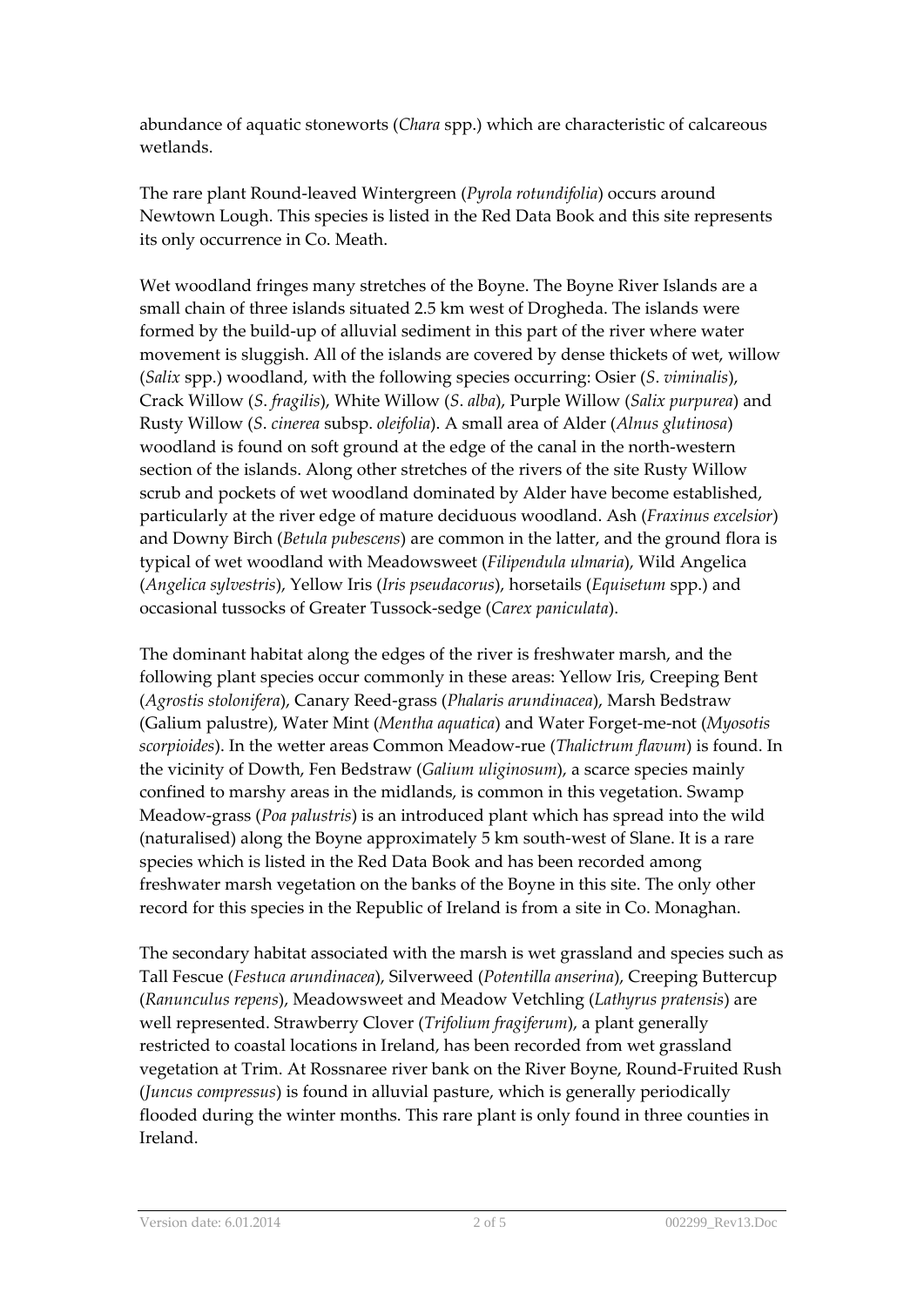Along much of the Boyne and along tributary stretches are found areas of mature deciduous woodland on the steeper slopes above the floodplain marsh or wet woodland vegetation. Many of these are planted in origin. However the steeper areas of King Williams Glen and Townley Hall wood have been left unmanaged and now have a more natural character. East of Curley Hole the woodland has a natural appearance with few conifers. Broadleaved species include oaks (*Quercus* spp.), Ash, willows, Hazel (*Corylus avellana*), Sycamore (*Acer pseudoplatanus*), Holly (*Ilex aquifolium*), Horse-chestnut (*Aesculus hipposcastanum*) and the shrubs Hawthorn (*Crataegus monogyna*), Blackthorn (*Prunus spinosa*) and Elder (*Sambucus nigra*). Southwest of Slane and in Dowth, some more exotic tree species such as Beech (*Fagus sylvatica*), and occasionally Lime (*Tilia cordata*), are seen. The coniferous trees Larch (*Larix* sp.) and Scots Pine (*Pinus sylvestris*) also occur. The woodland ground flora includes Barren Strawberry (*Potentilla sterilis*), Enchanter's-nightshade (*Circaea lutetiana*) and Ground-ivy (*Glechoma hederacea*), along with a range of ferns. Variation occurs in the composition of the canopy - for example, in wet patches alongside the river, White Willow and Alder form the canopy.

Other habitats present along the Boyne and Blackwater include lowland dry grassland, improved grassland, reedswamp, weedy waste ground, scrub, hedge, drainage ditch and canal. In the vicinity of Lough Shesk, the dry slopes of the morainic hummocks support grassland vegetation which, in some places, is partially colonised by Gorse (*Ulex europaeus*) scrub. Those grasslands which remain unimproved for pasture are species-rich, with Common Knapweed (*Centaurea nigra*), Creeping Thistle (*Cirsium arvense*) and Ribwort Plantain (*Plantago lanceolata*) commonly present. Fringing the canal alongside the Boyne south-west of Slane are areas with Reed Sweet-grass (*Glyceria maxima*), Great Willowherb (*Epilobium hirsutum*) and Meadowsweet.

The Boyne and its tributaries form one of Ireland's premier game fisheries and the area offers a wide range of angling, from fishing for spring salmon and grilse to seatrout fishing and extensive brown trout fishing. Atlantic Salmon (*Salmo salar*) use the tributaries and headwaters as spawning grounds. Although this species is still fished commercially in Ireland, it is considered to be endangered or locally threatened elsewhere in Europe and is listed on Annex II of the Habitats Directive. Atlantic Salmon run the Boyne almost every month of the year. The Boyne is most important as it represents an eastern river which holds large three-sea-winter fish from 20-30 lb. These fish generally arrive in February, with smaller spring fish (10 lb) arriving in April/May. The grilse come in July, water permitting. The river gets a further run of fish in late August and this run would appear to last well after the fishing season. The salmon fishing season lasts from  $1<sup>st</sup>$  March to  $30<sup>th</sup>$  September.

The Blackwater is a medium sized limestone river which is still recovering from the effects of the arterial drainage scheme of the 1970s. Salmon stocks have not recovered to the numbers that existed pre-drainage. The Deel, Riverstown, Stoneyford and Tremblestown Rivers are all spring-fed, with a continuous high volume of water. They are difficult to fish because some areas are overgrown, while others have been affected by drainage with resultant high banks.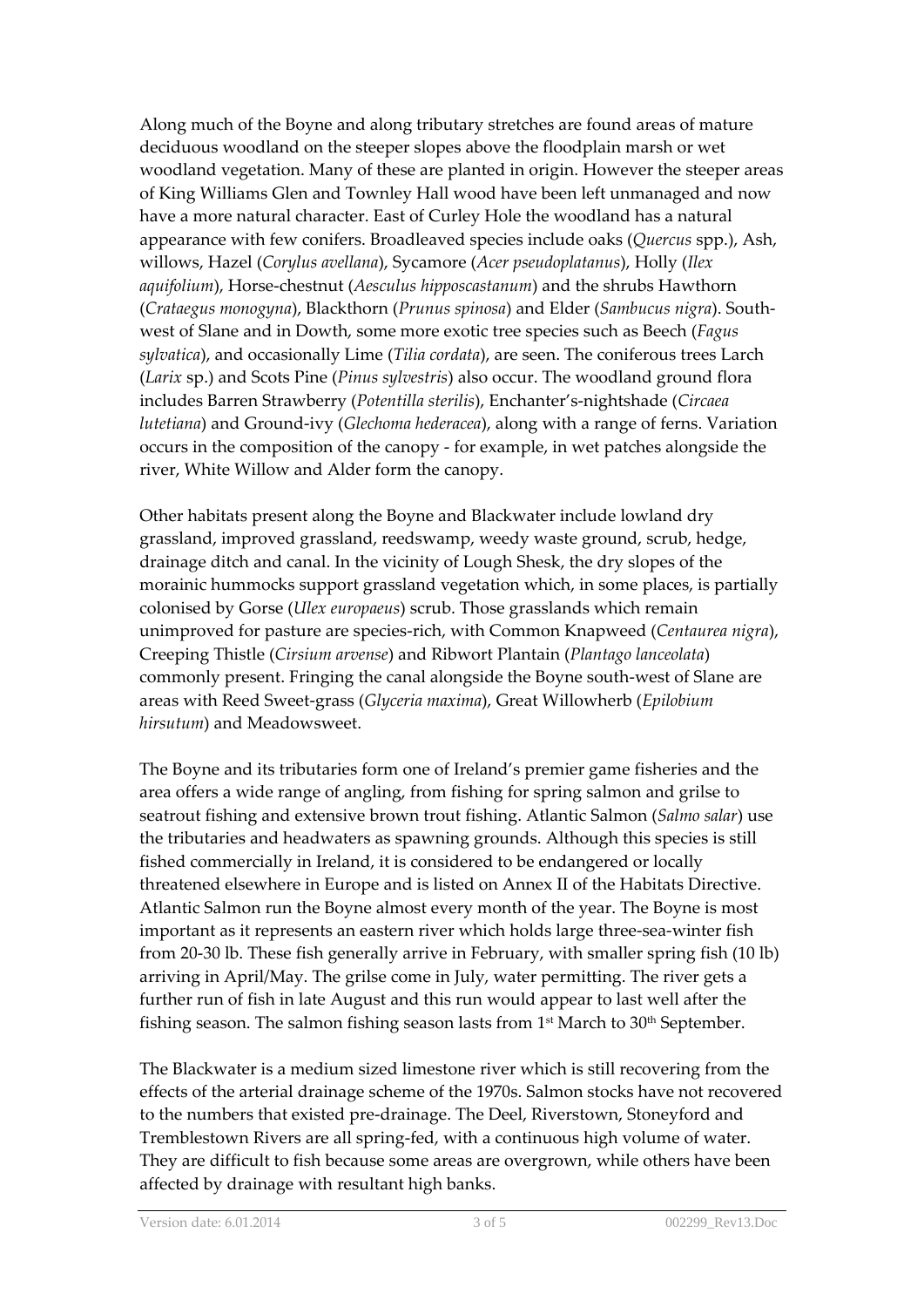This site is also important for the populations of two other species listed on Annex II of the E.U. Habitats Directive which it supports, namely River Lamprey (*Lampetra fluviatilis*), which is present in the lower reaches of the Boyne River, and Otter (*Lutra lutra*), which can be found throughout the site. In addition, the site also supports many more of the mammal species occurring in Ireland. Those which are listed in the Irish Red Data Book include Pine Marten, Badger and Irish Hare. Common Frog, another Red Data Book species, also occurs within the site. All of these animals, with the addition of the Stoat and Red Squirrel, which also occur within the site, are protected under the Wildlife Act, 1976.

Whooper Swans winter regularly at several locations along the Boyne and Blackwater Rivers. Known sites are at Newgrange (approx. 20 in recent winters), near Slane (20+ in recent winters), Wilkinstown (several records of 100+) and River Blackwater from Kells to Navan (104 at Kells in winter 1996/97, 182 at Headfort in winter 1997/98, 200-300 in winter 1999/00). The available information indicates that there is a regular wintering population of Whooper Swans based along the Boyne and Blackwater River valleys. The birds use a range of feeding sites but roosting sites are not well known. The population is substantial, certainly of national, and at times international, importance. Numbers are probably in the low hundreds.

Intensive agriculture is the main land use along the site. Much of the grassland is in very large fields and is improved. Silage harvesting is carried out. The spreading of slurry and fertiliser poses a threat to the water quality of this salmonid river and to the lakes. In the more extensive agricultural areas sheep grazing is carried out.

Fishing is a main tourist attraction on the Boyne and Blackwater and there are a number of Angler Associations, some with a number of beats. Fishing stands and styles have been erected in places. The Eastern Regional Fishery Board have erected fencing along selected stretches of the river as part of their salmonid enhancement programme. Parts of the river system have been arterially dredged. In 1969 an arterial dredging scheme commenced and disrupted angling for 18 years. The dredging altered the character of the river completely and resulted in many areas in very high banks. The main channel from Drogheda upstream to Navan was left untouched, as were a few stretches on the Blackwater. Ongoing maintenance dredging is carried out along stretches of the river system where the gradient is low. This is extremely destructive to salmonid habitat in the area. Drainage of the adjacent river systems also impacts on the many small wetland areas throughout the site. The River Boyne is a designated Salmonid Water under the E.U. Freshwater Fish Directive.

The site supports populations of several species listed on Annex II of the E.U. Habitats Directive, and habitats listed on Annex I of this Directive, as well as examples of other important habitat types. Although the wet woodland areas appear small there are few similar examples of this type of alluvial wet woodland remaining in the country, particularly in the north-east. The semi-natural habitats, particularly the strips of woodland which extend along the river banks, and the marsh and wet